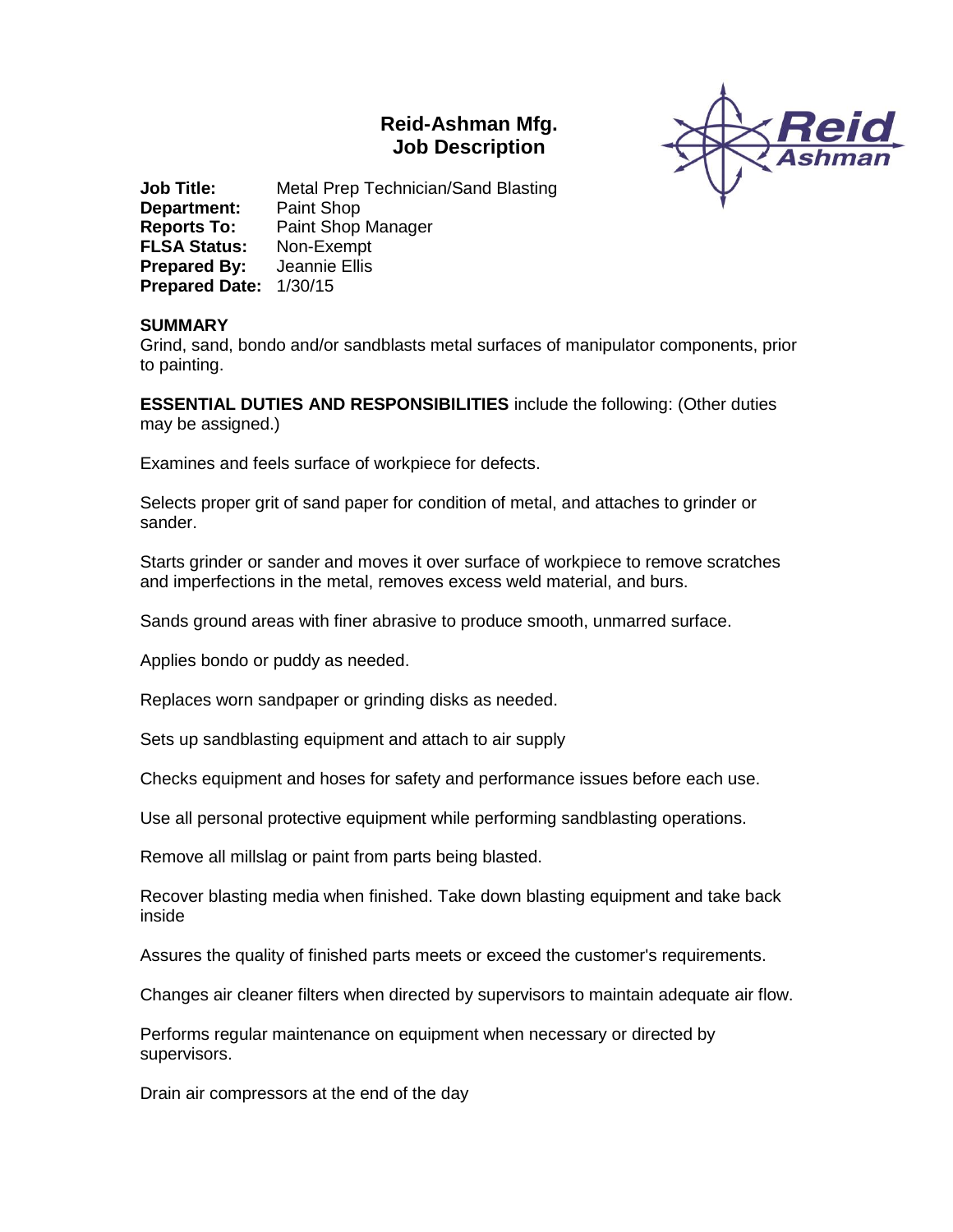Maintains cleanliness of bondo room.

Works in conjunction with other departments in the company.

## **SUPERVISORY RESPONSIBILITIES**

This job has no supervisory responsibilities.

## **QUALIFICATIONS**

To perform this job successfully, an individual must be able to perform each essential duty satisfactorily. The requirements listed below are representative of the knowledge, skill, and/or ability required. Reasonable accommodations may be made to enable individuals with disabilities to perform the essential functions.

#### **EDUCATION and/or EXPERIENCE**

High school diploma or general education degree (GED); or one to three months related experience and/or training; or equivalent combination of education and experience.

## **LANGUAGE SKILLS**

Ability to read and comprehend simple instructions, short correspondence, and memos. Ability to write simple correspondence. Ability to effectively present information in oneon-one and small group situations to customers, clients, and other employees of the organization.

#### **MATHEMATICAL SKILLS**

Ability to add, subtract, multiply, and divide in all units of measure, using whole numbers, common fractions, and decimals.

# **REASONING ABILITY**

Ability to apply common sense understanding to carry out detailed but uninvolved written or oral instructions. Ability to deal with problems involving a few concrete variables in standardized situations.

#### **PHYSICAL DEMANDS**

The physical demands described here are representative of those that must be met by an employee to successfully perform the essential functions of this job. Reasonable accommodations may be made to enable individuals with disabilities to perform the essential functions.

While performing the duties of this job, the employee is regularly required to stand; walk; use hands to finger, handle, or feel; and reach with hands and arms. The employee frequently is required to talk or hear. The employee is occasionally required to sit and stoop, kneel, crouch, or crawl. The employee must regularly lift and/or move up to 25 pounds, frequently lift and/or move up to 50 pounds, and occasionally lift and/or move up to 100 pounds. Specific vision abilities required by this job include close vision, distance vision, color vision, peripheral vision, and depth perception.

# **WORK ENVIRONMENT**

The work environment characteristics described here are representative of those an employee encounters while performing the essential functions of this job. Reasonable